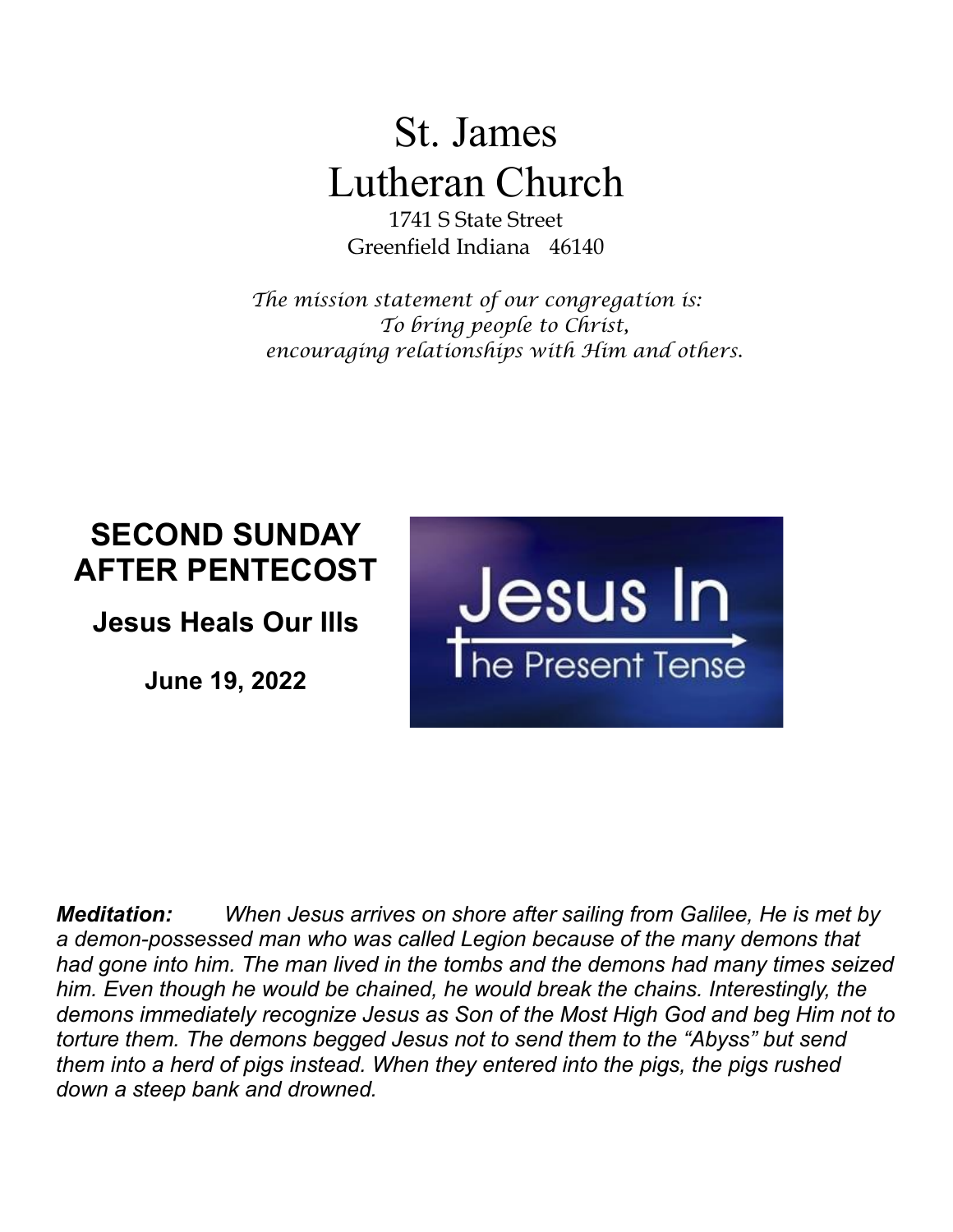

1741 S. State Street Greenfield, IN 46140 Phone: 317-462-7340 Email: [office@stjamesnalc.org](about:blank)

# **Welcome to St. James Lutheran Church**

The mission statement of our congregation is: *To bring people to Christ, encouraging relationships with Him and others.*

> *Doug Gast, Interim Pastor Joe Faith, Music Director*

# **TO ALL GUESTS…**

• **THANKS** for joining us for worship today. We hope your experience will be one of being touched by God and of being enriched through our experience of fellowship. **Please fill out the Connection Card found in your bulletin and place in the offering plate.** And please come again!!

## • **PARTICIPATE**

- o The worship service is printed in the bulletin and can also be viewed on the video screen for your convenience. Bulletins are emailed to all members each week.
- o **Please turn all cell phones and electronic devices off during the worship service.**
- $\circ$  The service is streamed live and available online afterward on YouTube. Links can be found on the [St. James website](about:blank) and [Facebook page.](about:blank)
- **COMMUNE —** All baptized Christians who believe that Jesus Christ is present with his body and blood in the bread and wine are invited to receive Holy Communion at the Lord's Table. The ushers will direct those receiving the sacrament down the center aisle to the altar rail.

## • **NEED ASSISTANCE**?

- o **Hearing devices** are available for those who have trouble hearing through the loudspeaker system.
- o Hand sanitizer is available on the tables in the Narthex and in the pews.
- o Please feel free to ask an Usher for assistance, they will be happy to help you.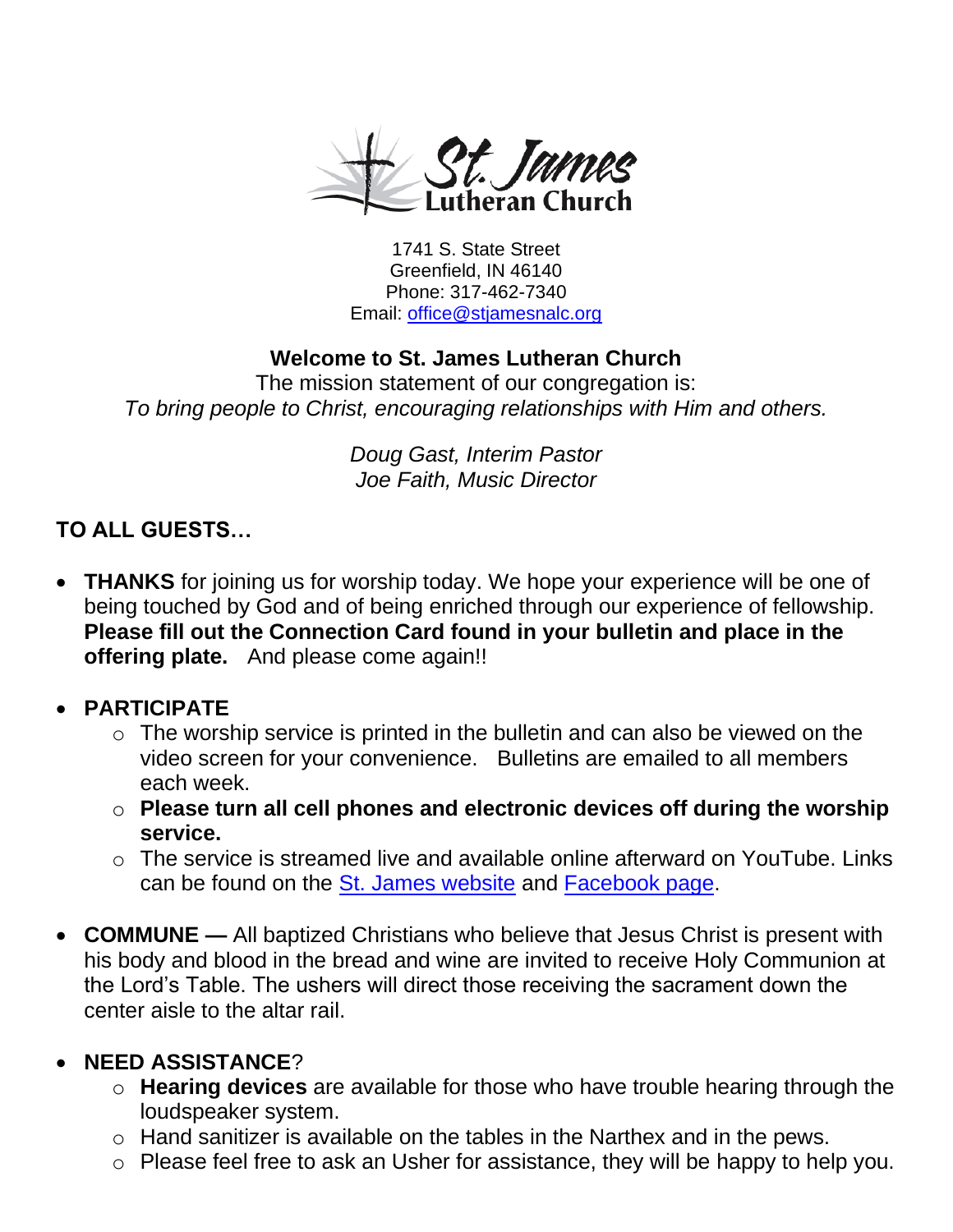# **SERVICE OF HOLY COMMUNION June 19th, 2022 Second Sunday after Pentecost 9:30 a.m.**

#### **PRELUDE** *Joe Faith*

#### **WELCOME AND ANNOUNCEMENTS**

*Please Stand*

## **We Lift Our Hearts in Worship**

#### **INVOCATION**

P: We worship in the name of the Father, the Son, and the Holy Spirit.

**C: Amen.**

#### **CONFESSION & ABSOLUTION**

P: Blessed be the God and Father of our Lord Jesus Christ, who has blessed us in Christ with every spiritual blessing. We come before God, confessing our sins, known and unknown, trusting in God's gracious word of forgiveness for all those whom he has called and chosen in Jesus. (Ephesians 1:3-4)

*(silence for self-reflection and examination)*

P: Most merciful God,

**C: We confess that we have sinned against you in thought, word, and deed by what we have done, and by what we have left undone. We have failed to put away falsehood and anger, and have grieved your Spirit with that which has torn down rather than built up the communion of saints. Help us to lead a life worthy of the calling you have put on our lives so that we might know the riches of your grace. We pray this in the name of Jesus Christ, our Savior and Lord. Amen.** 

P: By the command and authority of Christ, I declare to you the entire forgiveness of all your sins, in the name of the Father, and of the Son, and of the Holy Spirit. We who were once dead through the trespasses and sins in which we once lived, are now forgiven and renewed out of God's great love for us in Jesus Christ. He has made us alive together with Christ through grace.

#### **C: Amen.**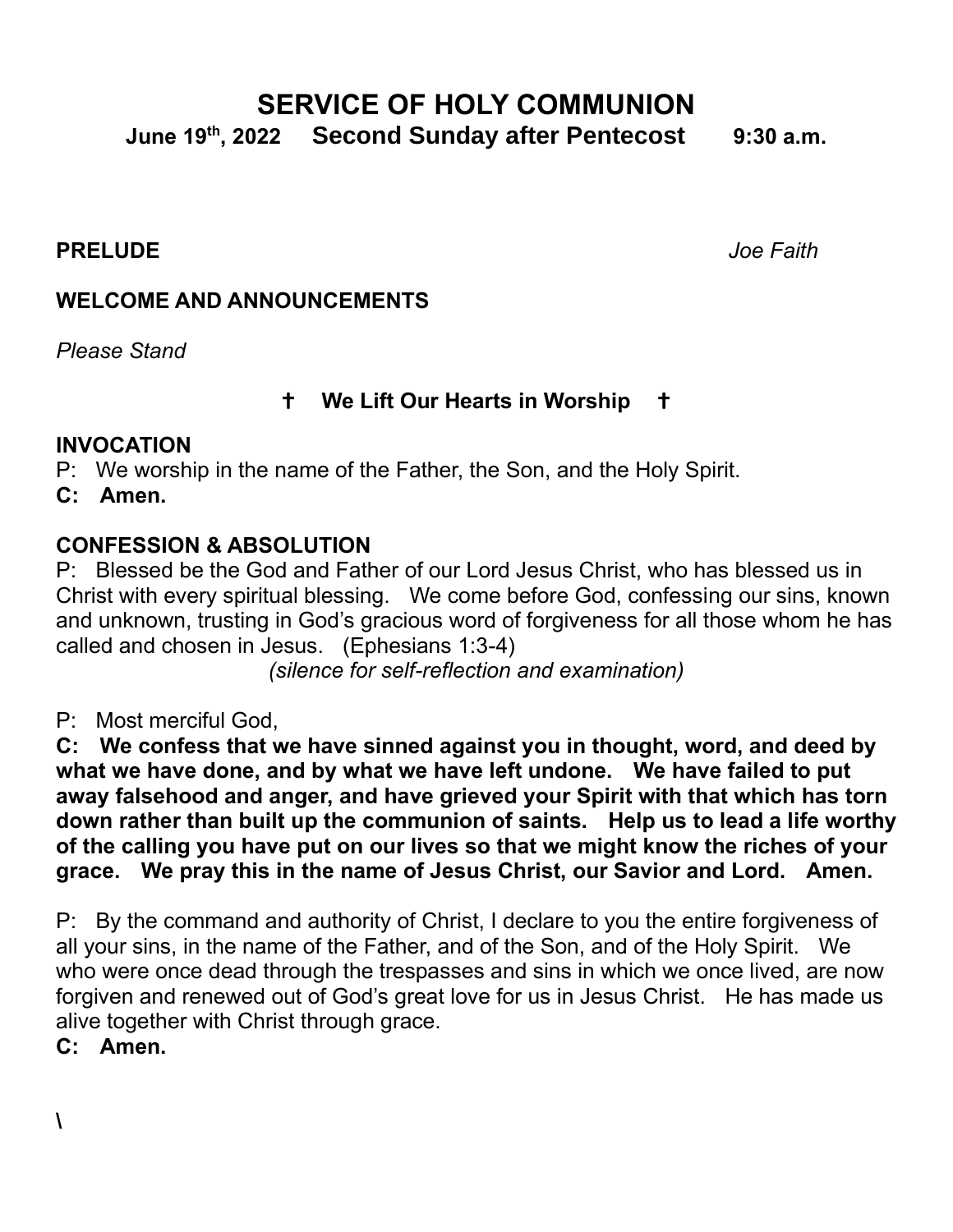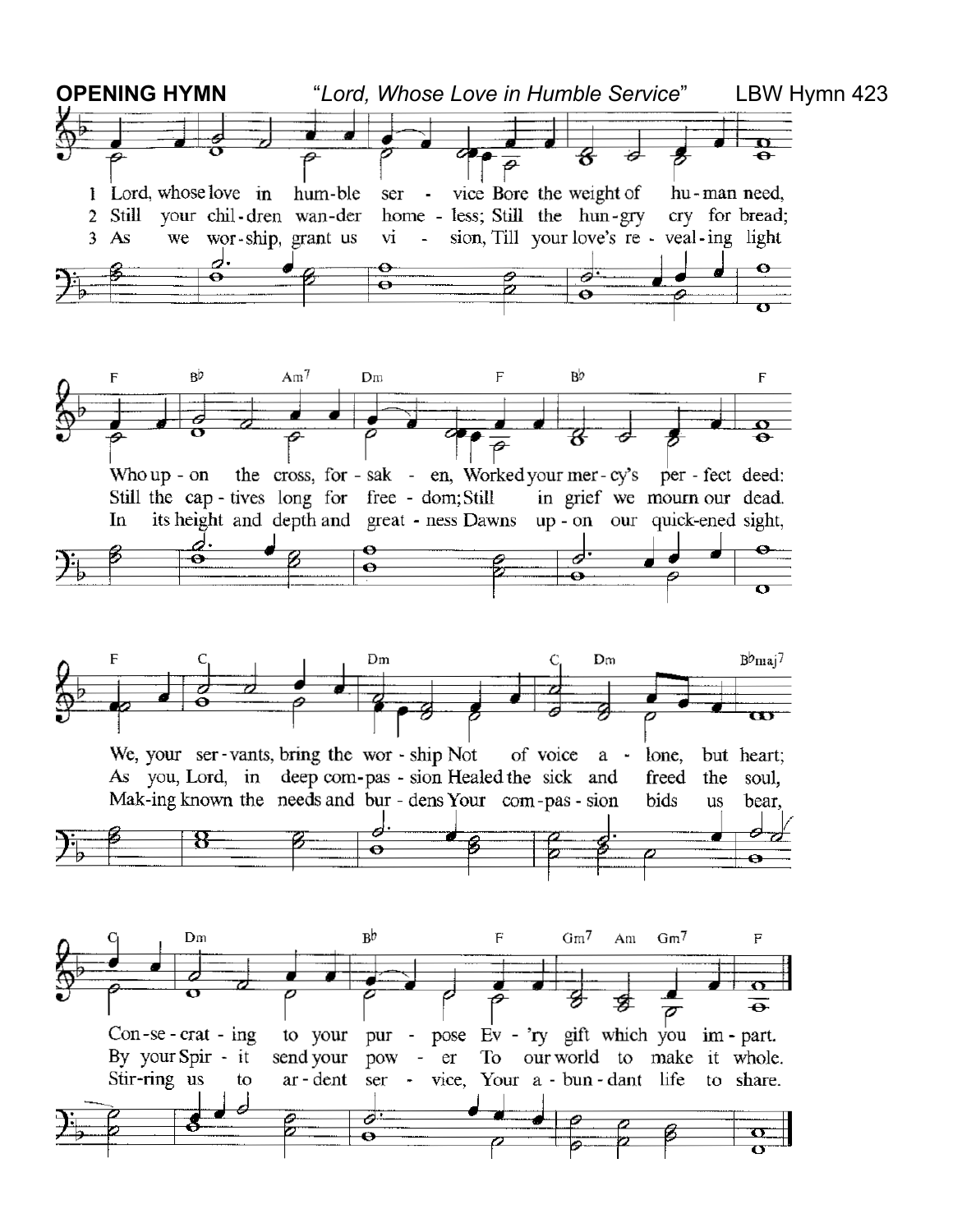## **CALL TO WORSHIP**

- A: We come to worship God, who has made us and knows us.
- **C: We come to celebrate God's presence among us!**
- A: We come to follow Jesus, who leads us to new life;
- **C: We come with joy, knowing in Christ we have eternal life!**
- A: We come to listen to the Holy Spirit, who calls us forth;
- **C: May we enter this worship knowing the Spirit is alive among us! Amen.**

# **Opening Prayer**

- A: The Lord be with you.
- **C: And also with you.**

A: Let us pray . . . . Jesus, we praise you today for the Gospels that reveal to us who you are. Our Redeemer and Savior, a servant with a humble heart, a teacher. And a Miracle Worker! Oh the miracles You performed when You walked the earth-healing the lepers, restoring sight to the blind. And casting evil spirits out of the demon possessed. Jesus, we know you don't want anyone to be lost. And we know that today you are still performing miracles and breaking the chains of those in the grip of sin. We give you thanks Jesus for your incredible mercy and grace. Help us Lord to proclaim your transforming power! And we pray in Your Holy Name.

**C:****Amen!**

## *Please be seated*

# **We Hear God's Word**

**FIRST READING Galatians 3:23-29** (pg. 1003 in pew Bible) *Before Jesus, we were held in bondage by the Law, for our own protection! But now Jesus, born under the law, redeems those under the law. And we are no longer held captive but are children of God.*

Before the coming of this faith, we were held in custody under the law, locked up until the faith that was to come would be revealed. **<sup>24</sup>** So the law was our guardian until Christ came that we might be justified by faith. **<sup>25</sup>** Now that this faith has come, we are no longer under a guardian.**<sup>26</sup>** So in Christ Jesus you are all children of God through faith, **<sup>27</sup>** for all of you who were baptized into Christ have clothed yourselves with Christ. **<sup>28</sup>** There is neither Jew nor Gentile, neither slave nor free, nor is there male and female, for you are all one in Christ Jesus. **<sup>29</sup>** If you belong to Christ, then you are Abraham's seed, and heirs according to the promise.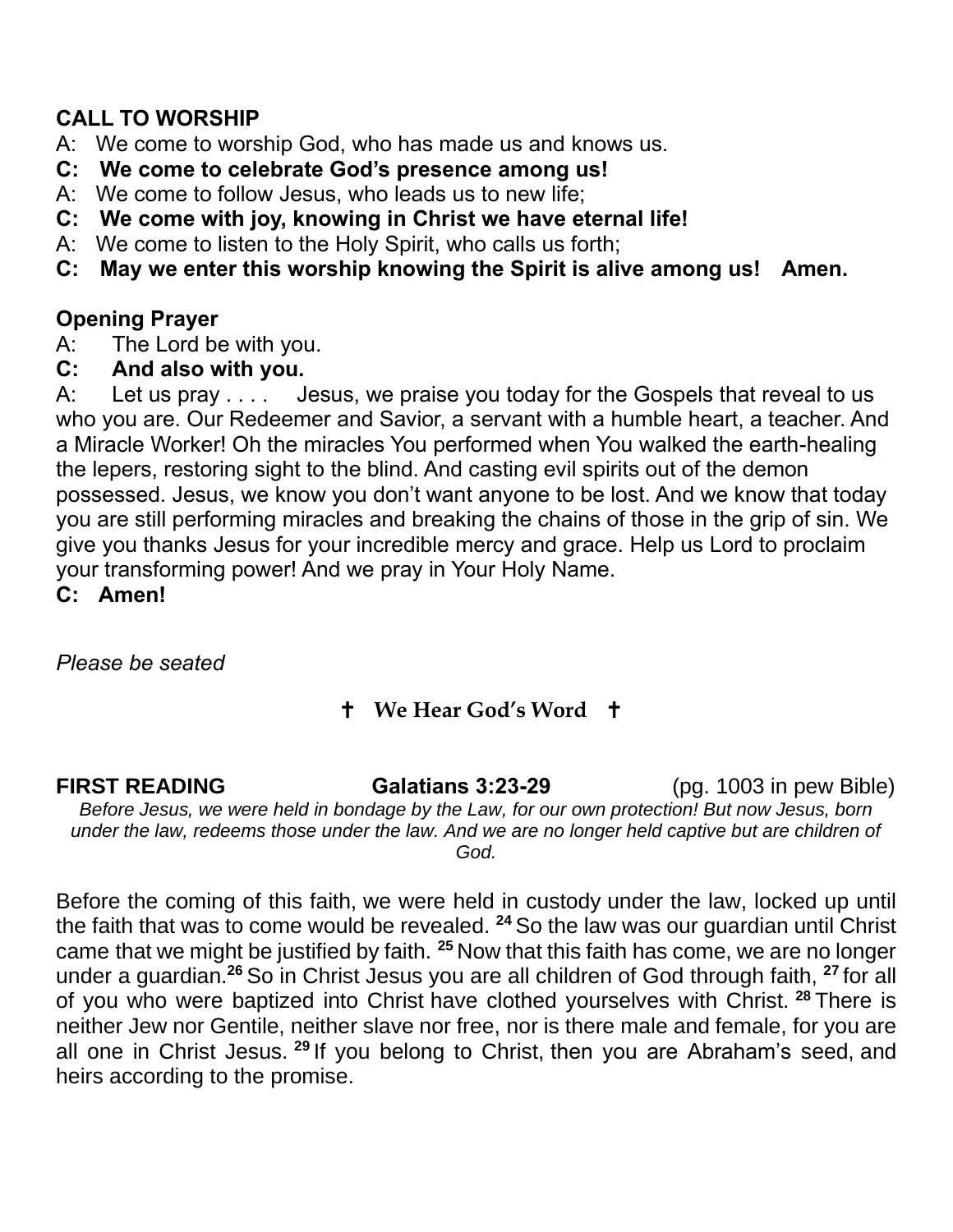*Please Stand*

## **THE "GOSPEL ACCLAMATION"** *Words on screen Turn your eyes upon Jesus, Look full in His wonderful face. And the things of earth will grow strangely dim in the light of His glory and grace.*

**THE HOLY GOSPEL** Luke 8:26-39(pg. 889 in pew Bible) *Jesus restores a demon-possessed man and in the process shows that He is both judge and Savior.*

They sailed to the region of the Gerasenes, which is across the lake from Galilee. **<sup>27</sup>** When Jesus stepped ashore, he was met by a demon-possessed man from the town. For a long time this man had not worn clothes or lived in a house, but had lived in the tombs. **<sup>28</sup>** When he saw Jesus, he cried out and fell at his feet, shouting at the top of his voice, "What do you want with me, Jesus, Son of the Most High God? I beg you, don't torture me!" **<sup>29</sup>** For Jesus had commanded the impure spirit to come out of the man. Many times it had seized him, and though he was chained hand and foot and kept under guard, he had broken his chains and had been driven by the demon into solitary places.**<sup>30</sup>** Jesus asked him, "What is your name? "Legion," he replied, because many demons had gone into him. **<sup>31</sup>** And they begged Jesus repeatedly not to order them to go into the Abyss.**<sup>32</sup>** A large herd of pigs was feeding there on the hillside. The demons begged Jesus to let them go into the pigs, and he gave them permission. **<sup>33</sup>** When the demons came out of the man, they went into the pigs, and the herd rushed down the steep bank into the lake and was drowned. **<sup>34</sup>** When those tending the pigs saw what had happened, they ran off and reported this in the town and countryside, **<sup>35</sup>** and the people went out to see what had happened. When they came to Jesus, they found the man from whom the demons had gone out, sitting at Jesus' feet, dressed and in his right mind; and they were afraid. **<sup>36</sup>** Those who had seen it told the people how the demonpossessed man had been cured. **<sup>37</sup>** Then all the people of the region of the Gerasenes asked Jesus to leave them, because they were overcome with fear. So he got into the boat and left.**<sup>38</sup>** The man from whom the demons had gone out begged to go with him, but Jesus sent him away, saying, **<sup>39</sup>** "Return home and tell how much God has done for you." So the man went away and told all over town how much Jesus had done for him.

- P: The Gospel of the Lord
- **C: Thanks be to God.**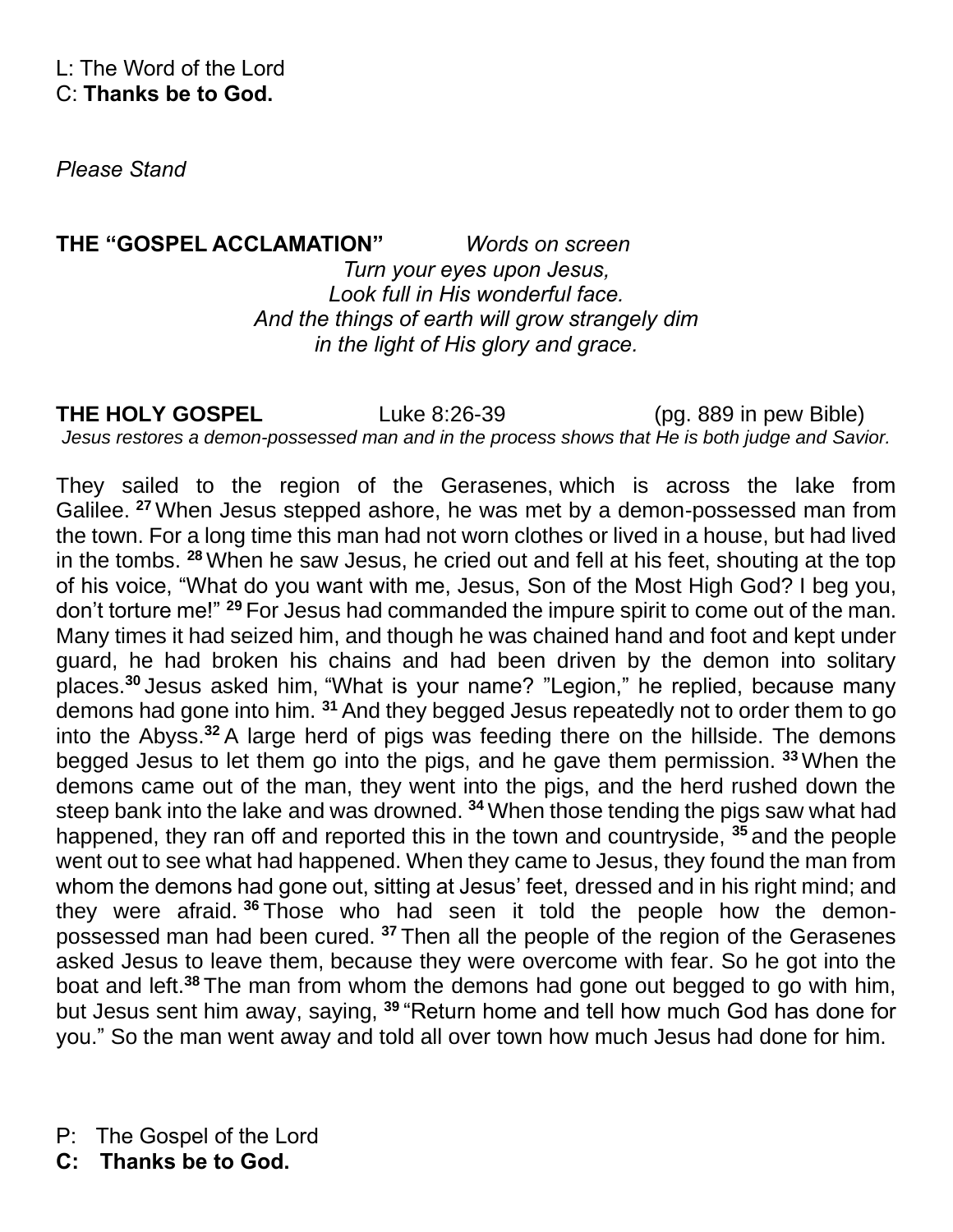# **MESSAGE FOR OUR YOUNGER DISCIPLES** *Joe Rudy*

#### **SERMON HYMN** *"Build My Life"* Words on screen

#### Verse 1

Worthy of ev'ry song we could ever sing Worthy of all the praise we could ever bring Worthy of ev'ry breath we could ever breathe We live for You

#### Verse 2

Jesus the name above ev'ry other name Jesus the only one who could ever save Worthy of ev'ry breath we could ever breathe We live for You We live for You

## **Chorus**

Holy there is no one like You There is none beside You Open up my eyes in wonder and show me who You are And fill me with Your heart And lead me in Your love to those around me

## Bridge

I will build my life upon Your love It is a firm foundation I will put my trust in You alone And I will not be shaken

# **Chorus**

Holy there is no one like You There is none beside You Open up my eyes in wonder and show me who You are And fill me with Your heart And lead me in Your love to those around me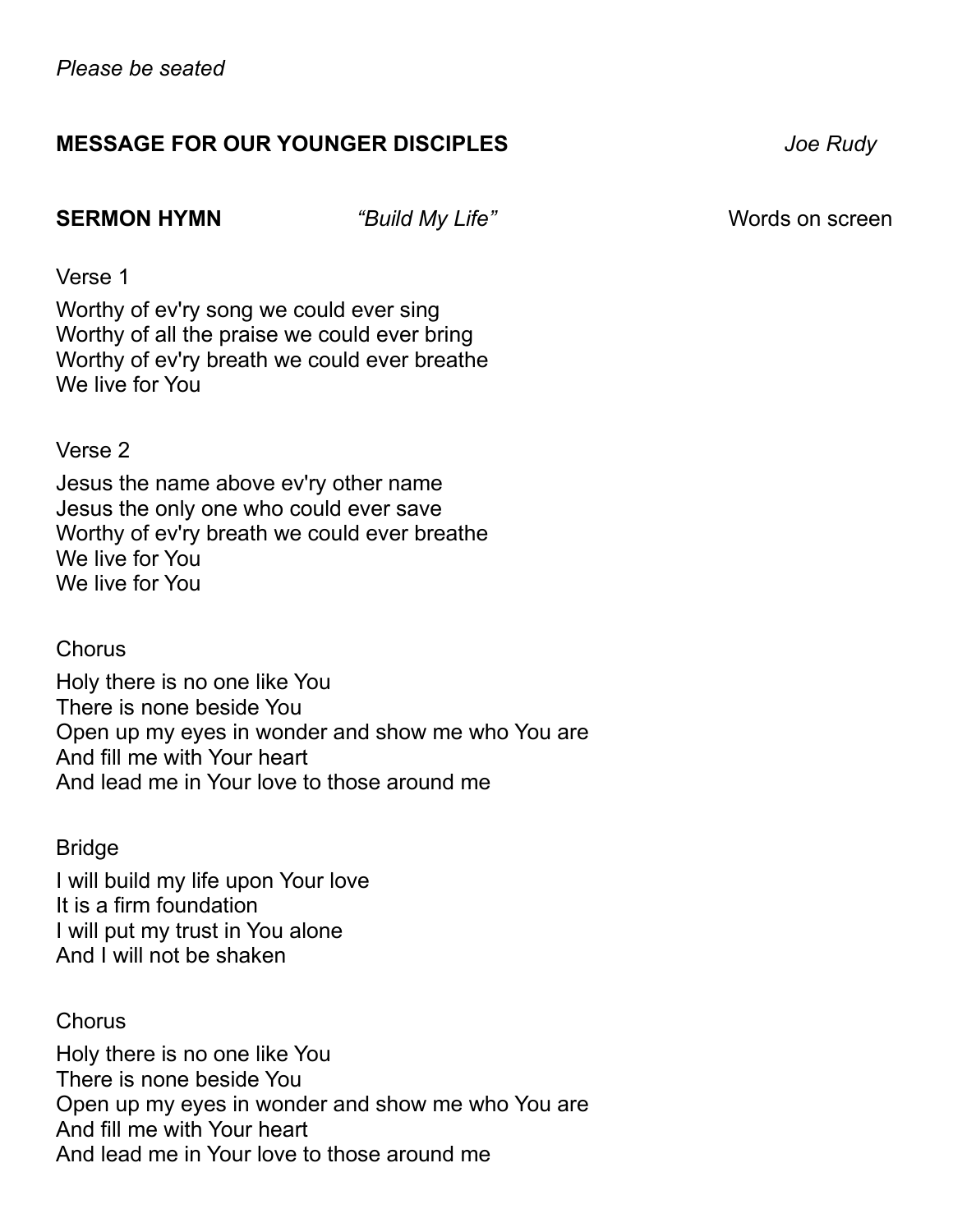# **MESSAGE FOR OUR OLDER DISCIPLES** *Joe Rudy*

*Please Stand*

## **We Respond to God's Word**

## **AFFIRMATION OF FAITH**

I believe in God the Father who created the heavens and earth and created us in His image.

I believe in Jesus Christ, the Son of God and Savior of the world;

He was ridiculed, mocked, and crucified as a ransom for my sin.

He rose from the dead overcoming the power of sin and death in the world,

He ascended into heaven and will come again to judge the living and the dead. He sent his Holy Spirit to empower us to live for Him.

I believe in the Holy Spirit broke into our world to give us faith and give life to the Church.

I believe the Spirit empowers us to believe, to have faith and be the church together.

# **THE PRAYER OF THE PEOPLE**

# **THE SHARING OF THE PEACE**

*Please be seated*

#### **THE OFFERING**

*Now we join with Christians all over the world in worshipping God through our giving of our financial resources. If you are a guest, please do not feel obligated to participate in the offering. Instead, we hope that we are able to give something to you. We welcome you to give only as your heart desires. For members and friends, the vision and ministry of St. James depends on your giving. We thank you in advance for your generosity. This time of offering is a significant act of worship as we now offer our offerings and tithes.*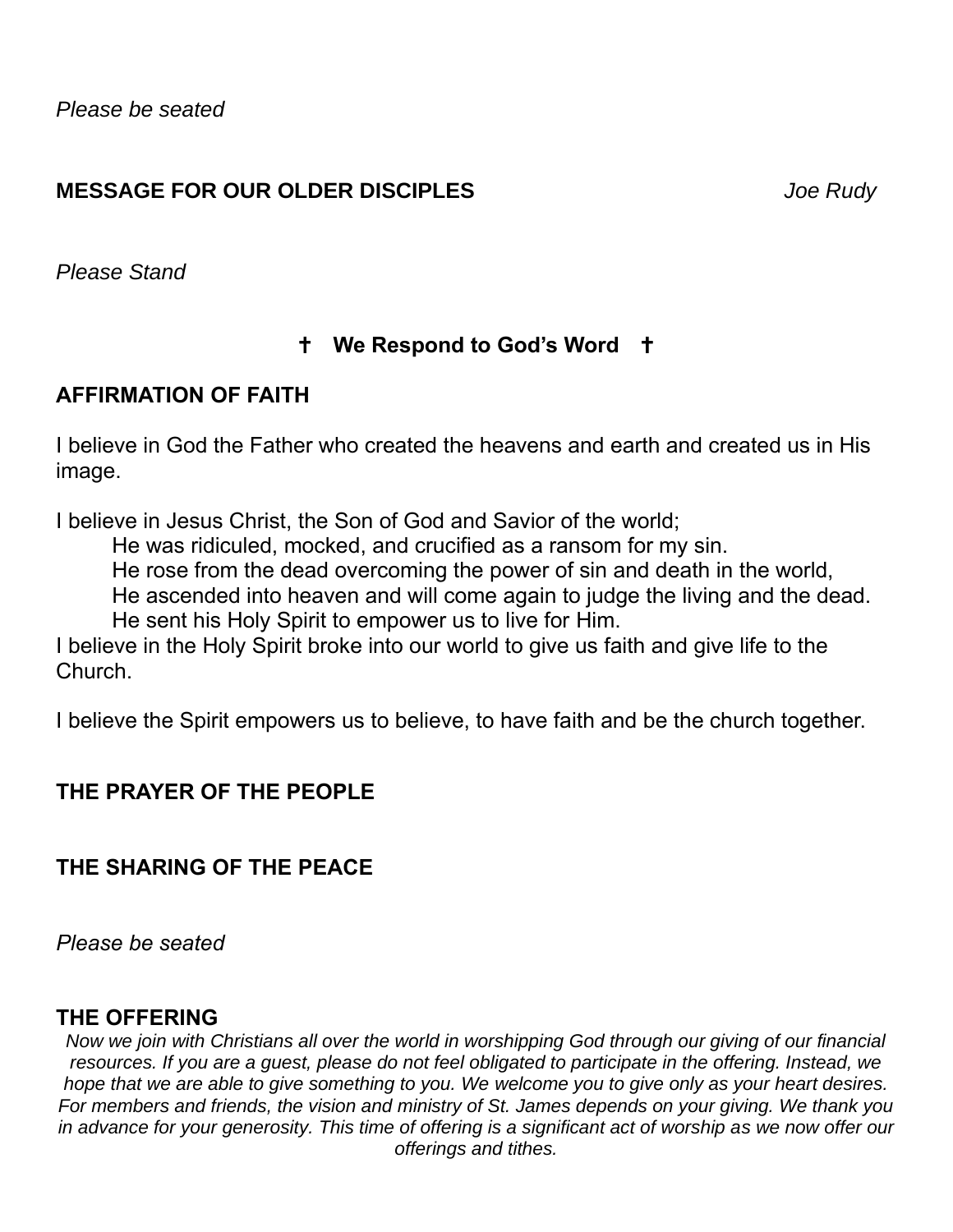#### **OFFERING RESPONSE "Praise God, from Whom All Blessings Flow" LBW 564**

Praise God, from whom all blessings flow, Praise Him, all creatures here below; Praise Him above, ye heav'nly host; Praise Father, Son, and Holy Ghost. Amen

## **THE OFFERING PRAYER**

A: Benevolent God, you have granted us in abundance all the good things that life has to offer. In joy and thanksgiving we offer to you what you have first given to us, our resources, our time, our very lives. Receive them and use them for your holy purposes. In Jesus' name we pray.

**C: Amen.** 

# **We Celebrate the Lord's Supper**

*Here our Lord gives to us His own Body and Blood for the forgiveness of all our sins*

- P: The Lord be with you.
- **C: And also with you.**
- P: Lift up your hearts.
- **C: We lift them to the Lord.**
- P: Let us give thanks to the Lord our God.
- **C: It is right to give Him thanks and praise.**
- P: We bow before You, Holy Father, for You have sent Your Son as Your Word of reconciliation into our world. You offered Him as the sacrifice for our sins. By His death, we are forgiven, and in His empty tomb, we are set free to live as Your children. And so, with the Church on earth and the hosts of heaven, we praise your name and join their unending hymn:

## **(Congregation sings:)**

**Holy, holy, holy Lord, Lord God of power and might: Heaven and earth are full of your glory. Hosanna in the highest. Blessed is he who comes in the name of the Lord. Hosanna in the highest.**

**THE WORDS OF JESUS**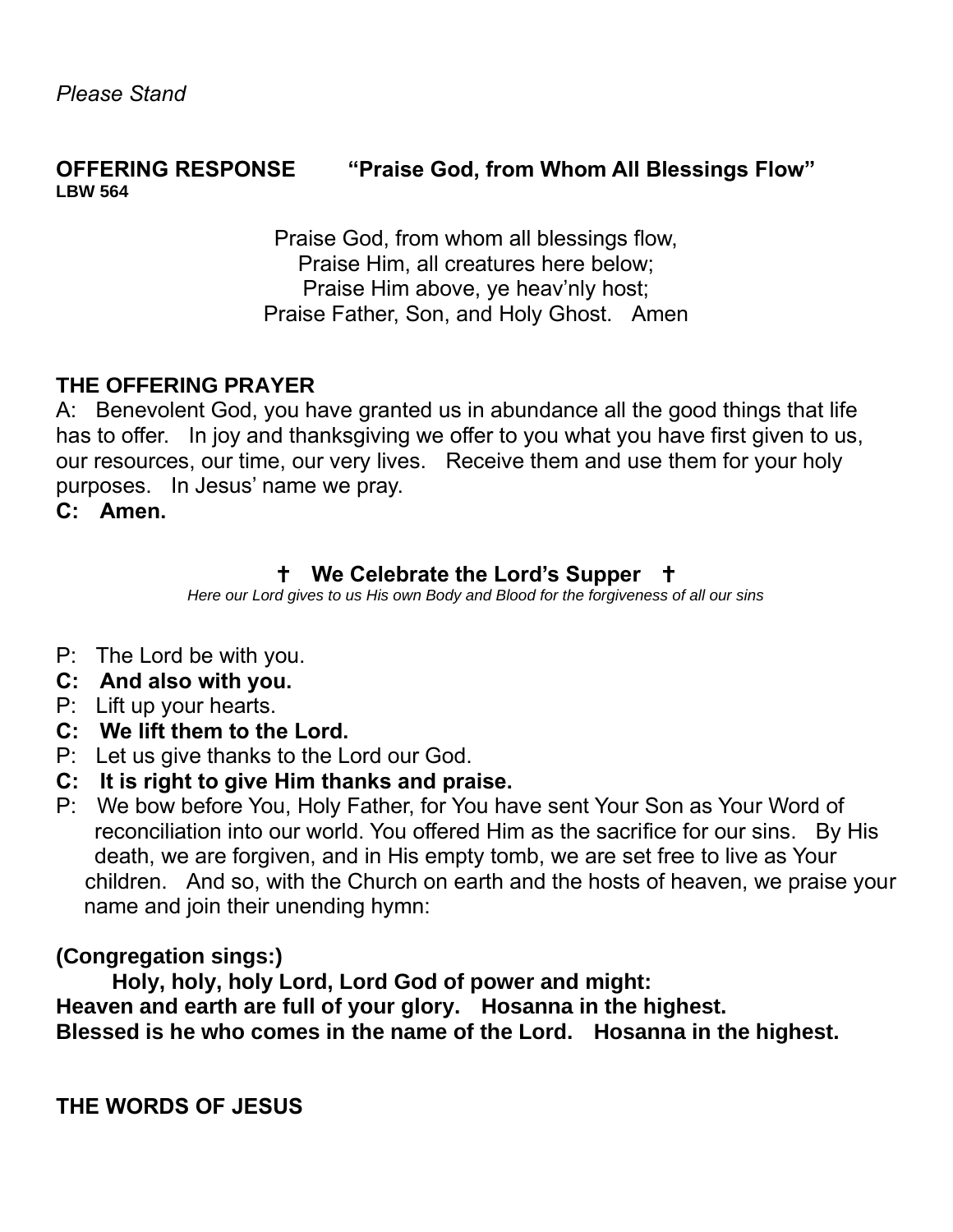## **THE LORD'S PRAYER**

- P: And now as our Savior Christ has taught us, we are bold to pray:
- **C: Our Father who art in heaven, hallowed be thy name, Thy kingdom come, Thy will be done, on earth as it is in heaven. Give us this day our daily bread; and forgive us our trespasses, as we forgive those who trespass against us; and lead us not into temptation, but deliver us from evil. For thine is the kingdom, and the power, and the glory forever and ever. Amen.**

#### **INVITATION TO COMMUNION**

P: In Christ's presence there is fullness of joy. Come to the banquet.

*Please be seated*

#### **DISTRIBUTION**

*Ushers will direct those receiving the Sacrament down the center aisle. For those who prefer, white grape juice is located in the center of the pre-filled trays. Common cup is also available. If you wish to kneel at the communion rail as you receive the Sacrament, please feel free to do so. Please dispose of your cup in the basket near the side aisle.*

## **LAMB OF GOD** *"Lamb of God"*

*Lamb of God, you take away the sin of the world; have mercy on us. Lamb of God, you take away the sin of the world; have mercy on us. Lamb of God, you take away the sin of the world; grant us peace, grant us peace.*

#### **COMMUNION HYMN** "*Who Am I*" Words on Screen

Verse 1

Who am I that the Lord of all the earth Would care to know my name Would care to feel my hurt Who am I that the Bright and Morning Star Would choose to light the way For my ever wand'ring heart

Pre-Chorus

Not because of who I am But because of what You've done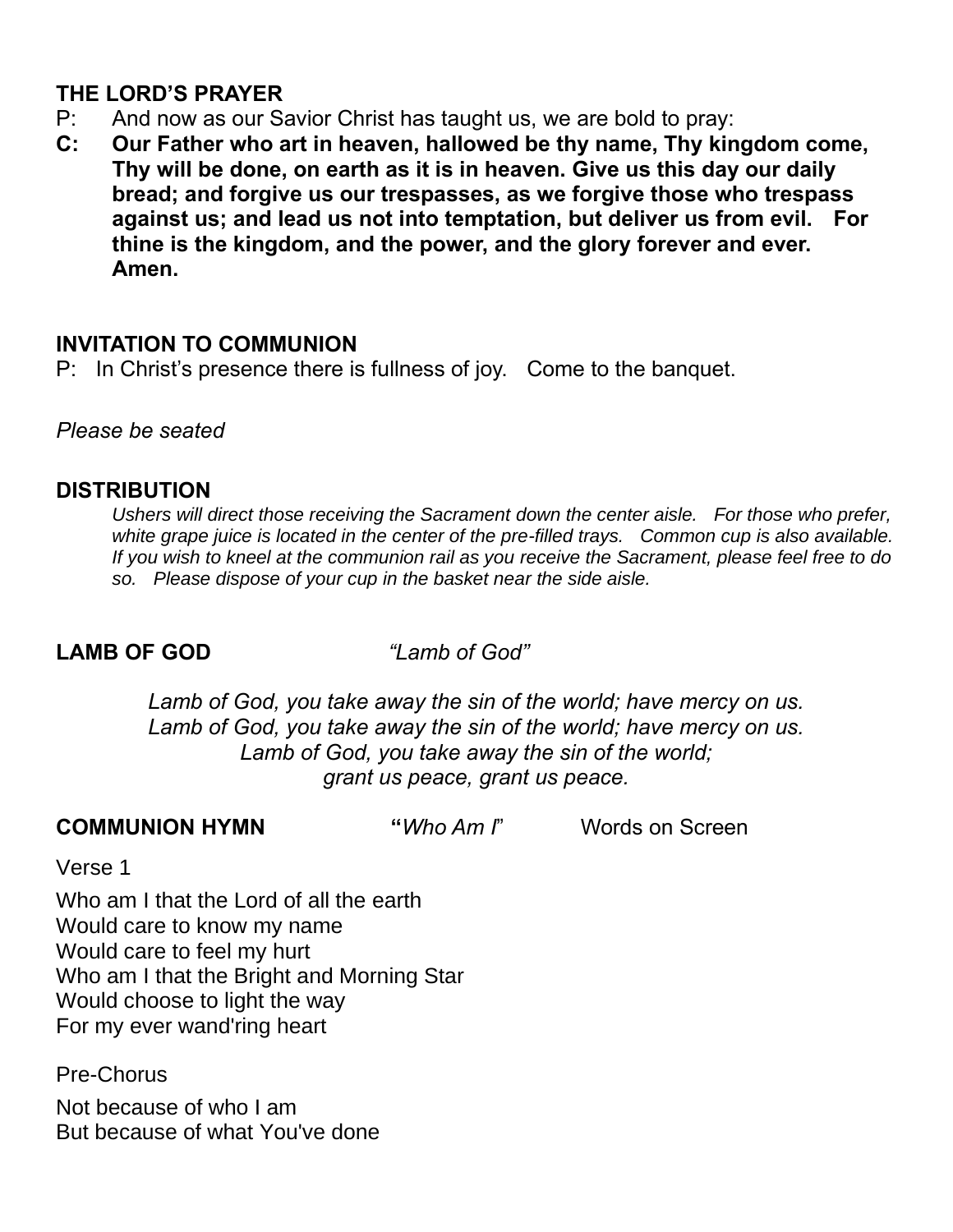Not because of what I've done But because of who You are

#### **Chorus**

I am a flower quickly fading Here today and gone tomorrow A wave tossed in the ocean A vapor in the wind Still You hear me when I'm calling Lord You catch me when I'm falling And You've told me who I am I am Yours

## Verse 2

Who am I that the eyes that see my sin Would look on me with love And watch me rise again Who am I that the voice that calmed the sea Would call out through the rain And calm the storm in me

# Pre-Chorus

Not because of who I am But because of what You've done Not because of what I've done But because of who You are

# **Chorus**

I am a flower quickly fading Here today and gone tomorrow A wave tossed in the ocean A vapor in the wind Still You hear me when I'm calling Lord You catch me when I'm falling And You've told me who I am I am Yours

# **Chorus**

I am a flower quickly fading Here today and gone tomorrow A wave tossed in the ocean A vapor in the wind Still You hear me when I'm calling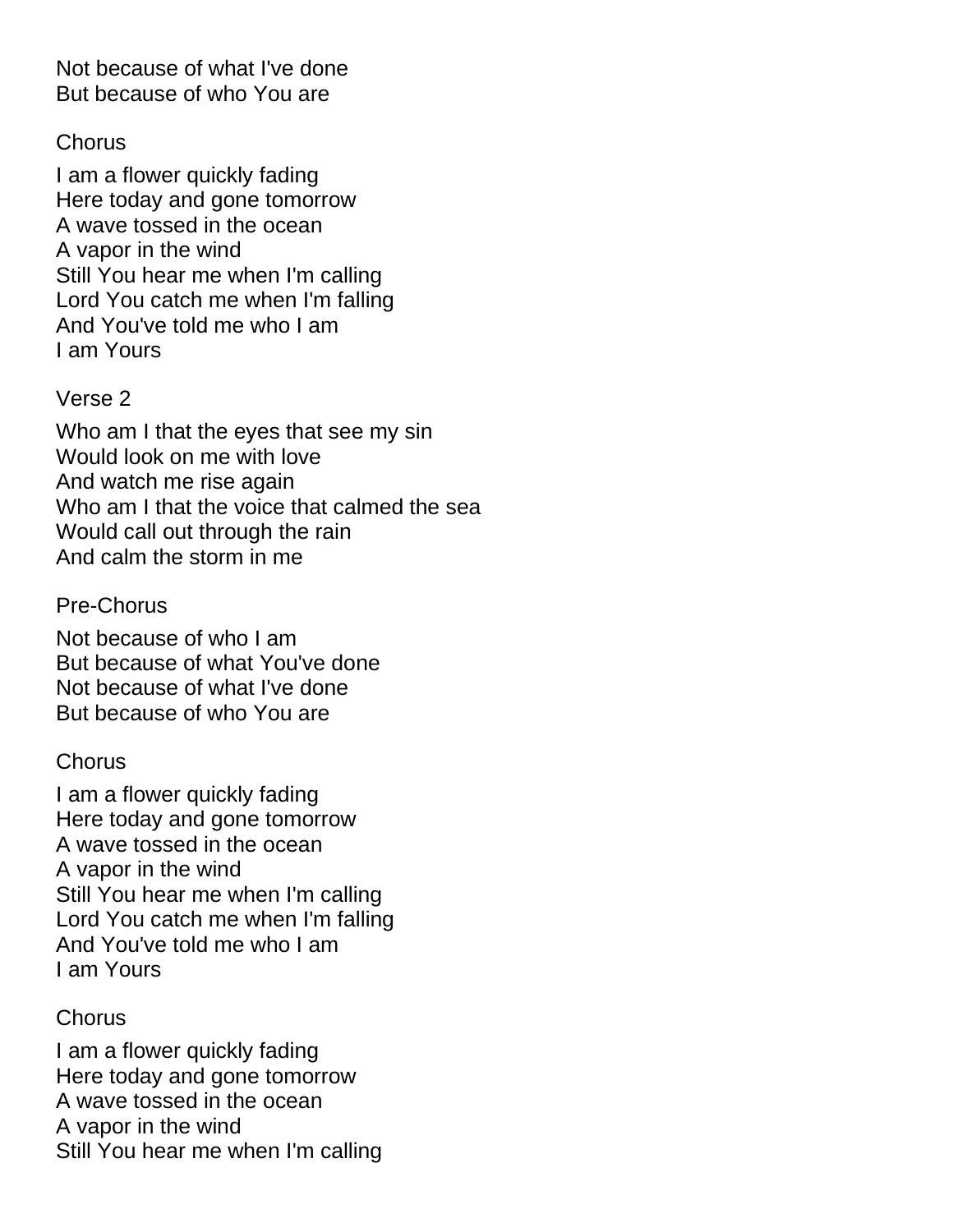Lord You catch me when I'm falling And You've told me who I am I am Yours

*Please stand*

# **THE BLESSING AFTER THE MEAL**

- P: We have tasted the goodness of God in the body and blood of His Son. He has spoken redemption into our lives, and we are free.
- **C: May we who here have tasted the grace of God be empowered, by the Spirit, to live under the authority of Jesus.**

## **THE BENEDICTION**

- P: We go to live as the people of God, free to speak the name of Jesus in a world which refuses to listen. May the Father bless us, the Son keep us, and the Spirit direct us.
- **C: Say the Word, Lord, and we will do our best to follow you in all of our daily words and deeds. Amen**

 **We Depart in Peace**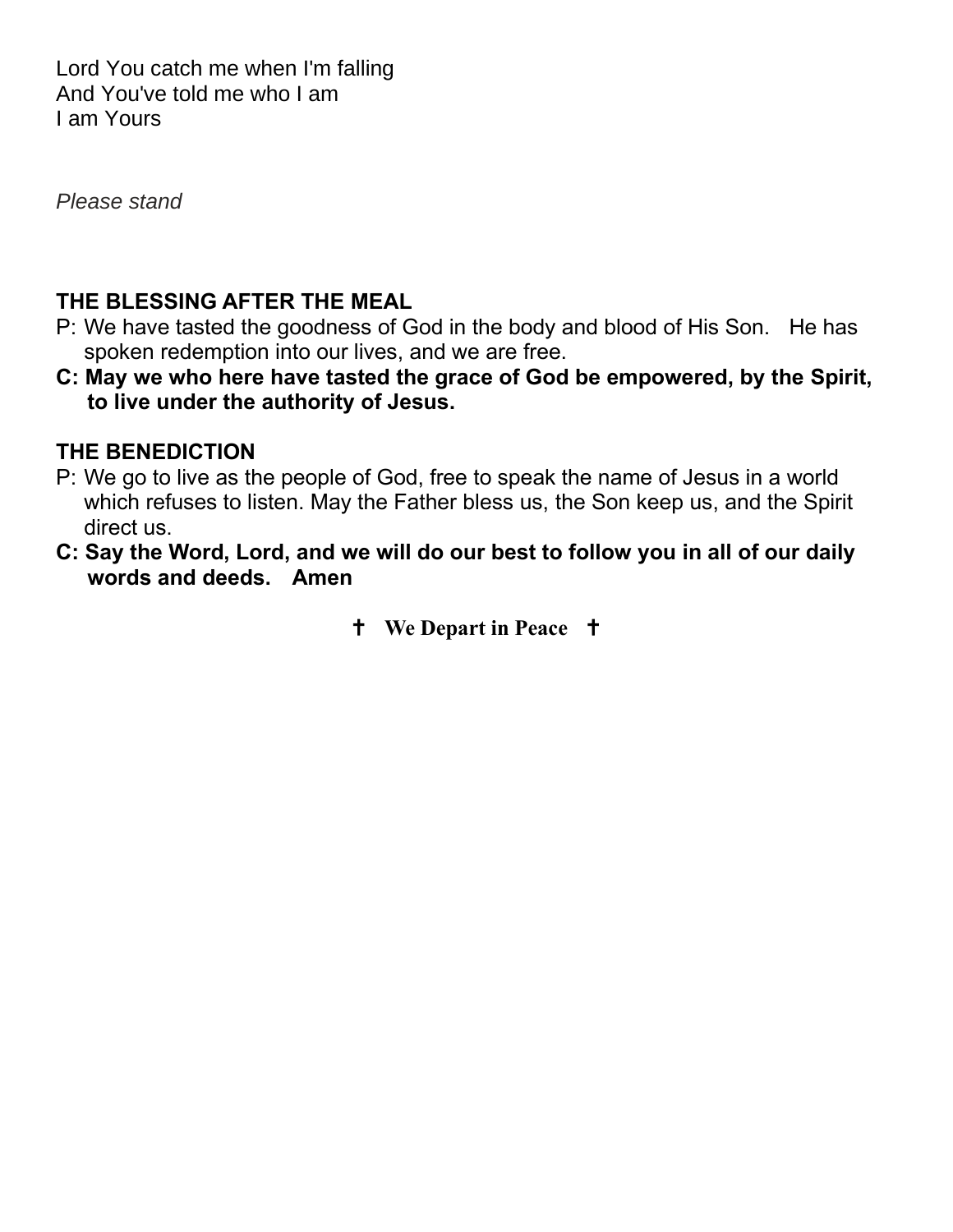**THE CLOSING HYMN** *"O God Beyond All Praising"* ELW 880

PRAISE, THANKSGIVING God beyond All Praising 880 day  $\overline{O}$ be-yond all prais - ing, wor-ship you to -God we  $\mathbf{1}$ splen - dor in time must sure - ly die, The flow'r of earth -  $Iy$  $\overline{2}$  $O$  gra-cious  $Sav - ior$ , ac - cept the love we bring,  $\overline{3}$ Then hear, and sing the love  $a - max - ing$ that songs can-not re - pay; you, the Lord most high; its frag - ile bloom sur - ren - der to serve you as our King; that who know your fa - vor may we ev - 'ry gift you send,<br>ter - nal seed is sowncan on  $-1y$ won - der at for we hid - den from all na - ture the  $e$ but filled with good or ill, wheth - er our to - mor-rows be and num-ber and mer-cies with-out end: at bless-ings with - out heav-en's gar - den grown: though small in mor - tal stat - ure, to sor - rows and rise to bless you still: we'll tri-umph through our our hearts be - fore you and word, we lift wait up - on your Christ, your gift from heav - en, from death has set for **us** free: mar - vel at your beau - ty  $g$ lo - ry in to and your ways, and a - dore you, our great and might-y Lord.  $hon - or$ we  $\overrightarrow{h}$  - nal vic - to - ry. the we through him are  $giv - en$ and sac - ri - fice of and make a joy - ful  $du$ our praise. ty